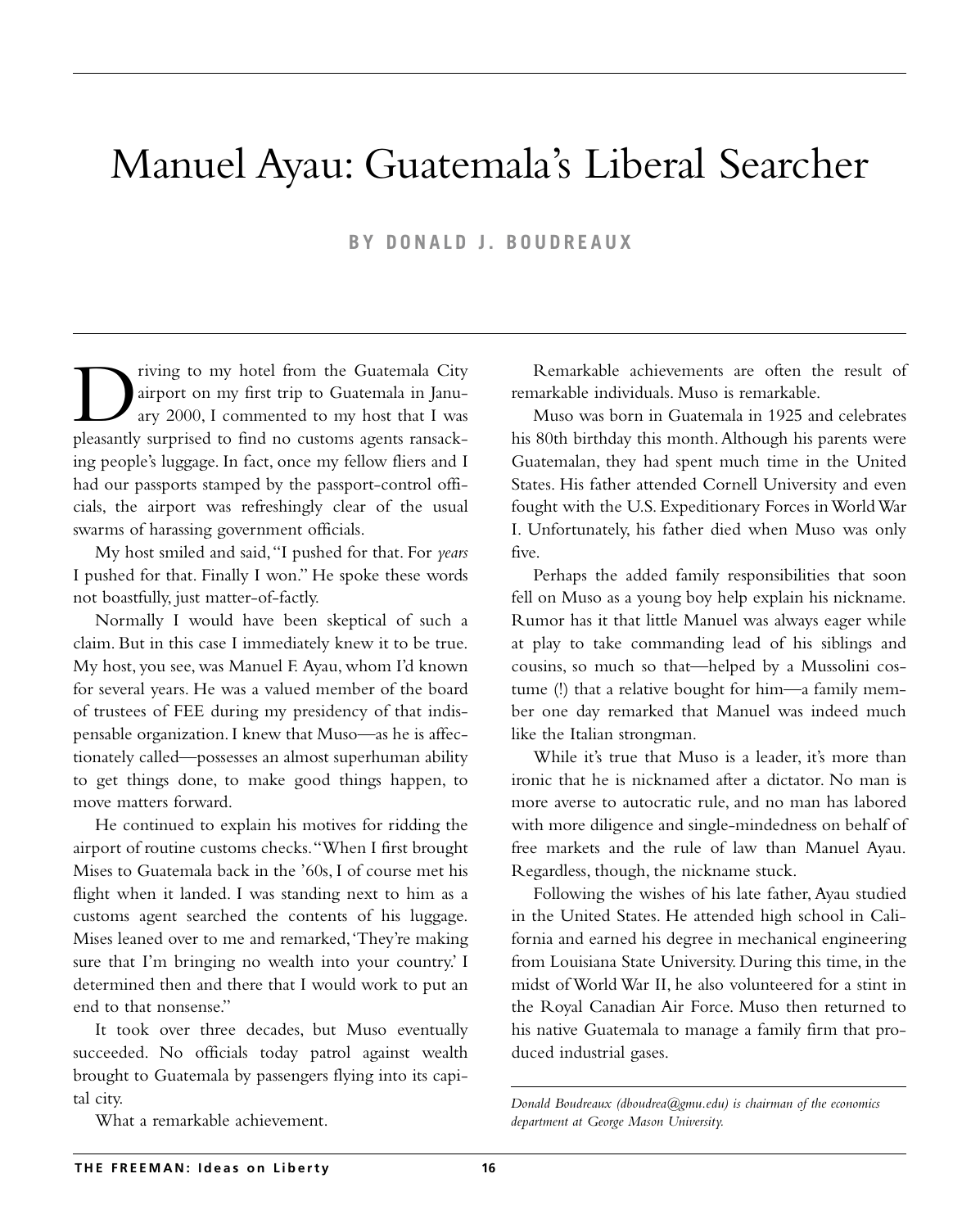#### **Manuel Ayau: Guatemala 's Liberal Searcher**

Soon encountering burdensome regulations, corrupt bureaucrats, and absurd taxes, he joined with other Guatemalan businessmen seeking to free consumers and producers from the then-dominant command-and-control regulatory regime that was suffocating commerce. But as Muso once recalled to me,"I quickly became disillusioned. Even when we won a battle now and then, we continued to lose the war against statism. I realized that we would make no real progress unless we changed the underlying *ideas* of the people. We had to take a long-run perspective. I learned that freedom must triumph in people's minds and hearts before it can make any headway in politics."

So in 1958 he and six like-minded friends founded the Center for Economic-Social Studies, better known by the Spanish acronym "CEES."As Muso writes in an

unpublished memoir, "CEES's goal was to study and disseminate the ethical, economic and legal principles of the free society."

CEES embarked on an ambitious program of translating into Spanish classic works of economics, political philosophy, and law that were not then available in Spanish—works such as Mises's *Theory and History* and Frédéric Bastiat's *The Law*. And not only translating and distributing them, but also reading and studying them. In addition to running his business and helping to administer CEES, this effective doer is also a

deep thinker. He and his CEES associates studied and discussed the works of Mill, Mises, and Hayek, among others. In this way they became impressively self-taught in the social sciences.

As CEES's reputation grew, other Latin American liberals took notice. In 1959 the people at Mexico's Institute of Economic and Social Research introduced Muso and his CEES colleagues to FEE. FEE and its founding president, Leonard Read, in turn introduced Muso and his fellow Guatemalans to Mises, Henry Hazlitt, Ben Rogge, Dean Russell, Israel Kirzner, Hans Sennholz, and other prominent liberals active in the United States.

Over the years CEES sponsored talks and seminars in Guatemala by these and other liberals.In addition,CEES produced a weekly radio program, wrote and distributed

**Manuel F. Ayau** Courtesy of UFM

thousands of op-eds, and even created a few television programs explaining liberalism. Note that these efforts were not those of businessmen seeking merely to lobby the government for favorable policy changes *today*. Even those who disagree with CEES's goals cannot help but be impressed with its long-run, principled focus.

Still, for Muso and some of his closest friends, especially Ulysses Dent, CEES was not enough. They believed that the best hope for liberalism's long-term health in Guatemala was a high-quality, private university immune to ideological fads du jour—a university committed to scholarship, to open and rational discourse, and to basic principles of human dignity and freedom.

## **The Achievement of a Lifetime**

Opening a university is no easy chore.<br>The problem isn't so much the cost. While brick-and-mortar buildings, competent administrators, and committed and capable faculty are all expensive, Muso and his friends were accustomed to securing and investing large sums of money. But in the past their investments were in profit-seeking enterprises designed to start returning financial gains within, at most, four or five years.

A university is different. Its goal was not to earn financial profit but to change the

climate of ideas over the course of generations.Although students would be charged tuition, the university's expected cash flow would never cover all expenses. Personal resources and fundraising efforts were necessary at the start and would remain necessary for as long as the university operated.

Just as important as money, though, was confidence in the power and value of liberal ideas—and patience. When the university was still only a dream, one of Muso's friends initially balked at a request to contribute to the campaign for its founding. This friend remarked that a university is too long-run a project; resources invested today won't bear fruit until two or three decades have passed. Agreeing that his project was indeed long-run, Muso asked his friend to describe a quicker way to fundamentally change ideas. Unable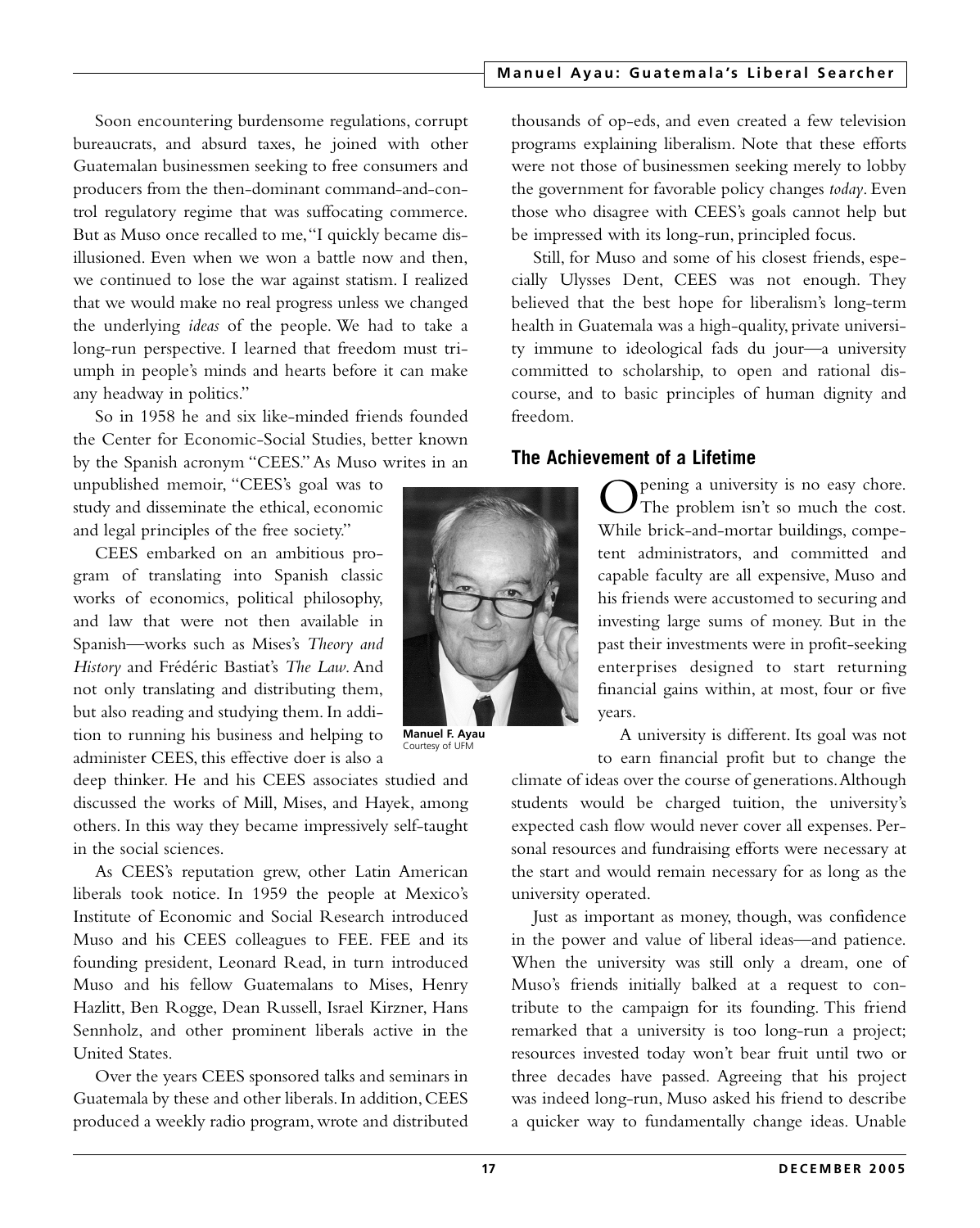to think of any quicker way, this friend became a contributor.

But the greatest obstacle for any upstart university is developing the reputation necessary to attract the kinds of students capable of becoming tomorrow's leaders. With four other universities in Guatemala—most of which charged little or no tuition because they were funded generously by the government or the Catholic church—any new university would be at a real disadvantage.

One person's disadvantage, however, is another person's challenge. Muso was aware of the difficulties in starting a university from scratch, but he also realized that a key to its success lay in the very reason he sought to start it—namely, all the existing universities were dens of dogmatic statism, including the then-fashionable liberation theology, in which critical thinking had been supplanted by uncritical emoting.

So Muso came to see that his lack of experience in academia was no handicap. His inexperience in this area, in fact, was likely a plus. Because so many lifelong academics, then as now, seemed irresistibly drawn toward top-down coercive "solutions" to all problems, Muso's *non*academic background might well insulate him and his fledgling university from the statist tendencies that are so prominent in the academy.

Still, by any objective reckoning, the odds were against the success of a new, private university in Guatemala.The odds were wrong.

In January 1972 the Universidad Francisco Marroquín (UFM) opened its halls to students. Muso was its president, a busy position that he held until 1989.

In the three and a half decades since UFM taught its first students, it has established itself as the premier university in Central America—all the while keeping to its original liberal moorings and goals. Offering programs in business, the hard sciences, engineering, liberal arts, architecture, medicine, dentistry, and law, UFM attracts the finest students from throughout Central America. And regardless of any student's chosen concentration, he or she studies the works of Mises, Hayek, and other great expositors of liberalism and market theory.

I've lectured many times at UFM and can personally attest to the impressive high quality of all that it is and all that it does. It's immensely gratifying to walk the

pathways of a beautiful campus and see students carrying their dog-eared copies of *The Constitution of Liberty*, *Human Action*, or *The Wealth of Nations* as they head for study sessions at the Ludwig von Mises Library.Whenever I'm at UFM—a physical and intellectual oasis in the heart of Guatemala City—I cannot help but be amazed at Muso's achievement.

## **Planners Versus Searchers**

In his forthcoming book, economist William Easterly<br>contrasts "planners" with "searchers." Each planner has contrasts "planners"with "searchers."Each planner has Big Plans—a detailed blueprint for achieving in one fell swoop fundamental, large-scale, magnificent change through top-down direction. In contrast, each searcher wisely realizes that Big Plans are hopeless (and fraught with danger). A searcher might desire fundamental, large-scale change as sincerely as any planner does, but the searcher is practical; he judges courses of action not by how fine they sound to romantic ears but rather by their *practicability*.

Muso is a searcher. He aims for what is within his reach. Muso's ultimate goal of making Guatemalans free and prosperous is a grand aspiration, so grand that it cannot be achieved with a Big Plan. Being a searcher, Muso realizes that the best that he (or anyone) can do is to approach this goal step by step—by talking to friends and acquaintances, by translating books, by writing opeds, by founding a university. Also, Muso possesses two other qualities of the searcher.

First, the searcher understands how to formulate achievable goals so that, once achieved, each one serves as a stepping stone toward the ultimate goal.We might call this "the searcher's vision." Anyone can easily envision his own version of the good society. But many people let their vision of the ultimate goal turn them into planners longing for a Powerful Authority to implement and enforce the vision.

Such people—Karl Marx is a prime example—are typically honored by being called "visionaries." But because Big Plans are inevitably dysfunctional, the societies that such "visionaries" envisage as resulting from their Big Plans are just that: images, mirages, fantasies, delusions.The actual awful results of Big Plans are never foreseen. Therefore, planners are never truly visionaries. Instead, they are what we might call